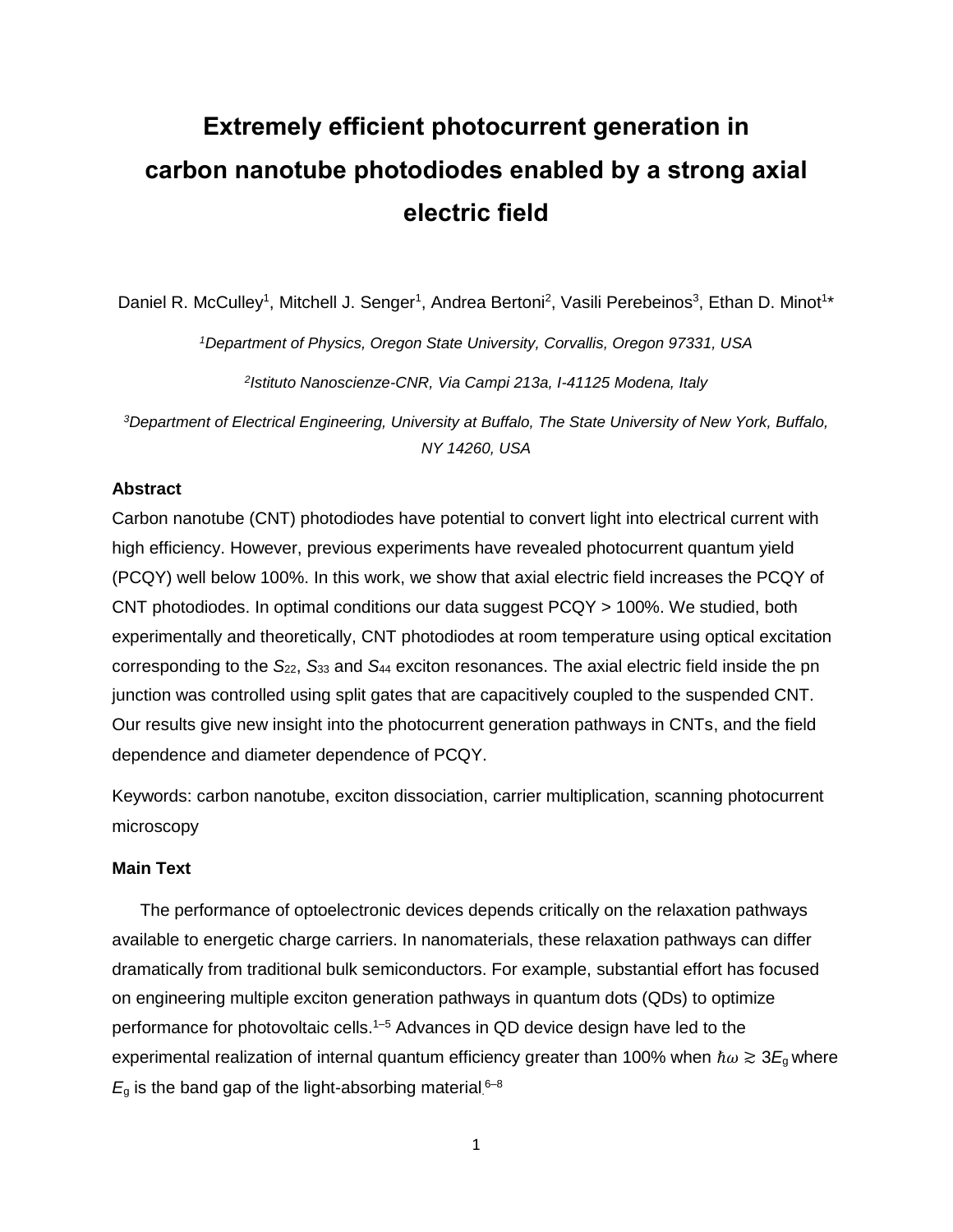Carbon nanotubes offer unique relaxation pathways for energetic charge carriers.<sup>9</sup> These key pathways arise because of the one-dimensional band structure of CNTs and the strong Coulomb interactions between the charge carriers. The energy scale for Coulomb interactions in CNTs is remarkably large:  $e^2/4\pi\varepsilon_{\text{eff}}$ D is of the order hundreds of meV, where D is the CNT diameter,  $e$  is the electron charge and  $\varepsilon_{\text{eff}}$  is the effective dielectric constant. The strong Coulomb interaction enables relaxation mechanisms such as impact ionization which can potentially boost the quantum efficiency of the photodiode.<sup>10,11</sup>

In 2009, Gabor et al. found signatures of multiple electron-hole generation in the photocurrent from CNT photodiodes at temperatures below 60 K.<sup>12</sup> Significantly, the signature of multiple electron-hole generation was apparent at the CNT's second optical resonance ( $\hbar\omega \sim$ 2*E*g). However, the authors did not quantify photocurrent quantum yield (PCQY). Photocurrent quantum yield is defined here as the number of electrons extracted as the photocurrent divided by the number of photons absorbed by the intrinsic region of the CNT p-i-n junction.

Later experiments on CNTs found multiple exciton generation at room temperature when  $\hbar\omega \approx 3E_g$ <sup>13</sup> In that work, the optical technique was sensitive to excitons, but not sensitive to photocurrent. <sup>13</sup> Early photocurrent measurements estimated the external quantum efficiency of CNT photodiodes.<sup>14</sup> The first optoelectronic measurement that quantified PCQY in a CNT photodiode found  $\sim 3\%$ .<sup>15</sup> In that work, the CNT photodiode was excited at the first and second optical resonances  $(S_{11}$  and  $S_{22}$  resonance). Aspitarte et al. used a different device geometry, and  $\hbar\omega$  > 4 $E_{\text{g}}$  to show room-temperature PCQY ~ 30% (S<sub>44</sub> and S<sub>55</sub> optical resonances). $^{16}$ Using a third device geometry, barrier-free bipolar CNT diodes, Wang et al. estimated roomtemperature PCQY as high as  $\sim$  60% at the S<sub>11</sub> optical resonance.<sup>17</sup> Lastly, Kumamoto et al. used a combination of photocurrent and photoluminescence from a suspended CNT under high bias (no pn junction) to estimate PCQY ~ 60% at an electric field ~ 15  $V/\mu$ m (excitation at the  $S_{22}$  resonance).<sup>18</sup> The experiments by Wang et al.<sup>17</sup> and Kumamoto et al.<sup>18</sup> suggest large axial electric field is critical to achieving high PCQY in CNT photodiodes. Indeed, theory predicts a significant increase in PCQY when axial field becomes strong enough to enable exciton dissociation and impact ionization.<sup>19,20</sup>

Here, we quantify PCQY in CNT photodiodes while varying electric fields from 2 V/µm up to 15 V/ $\mu$ m. Our devices are similar to those built by Chang et al. who reached 2 V/ $\mu$ m,<sup>21,22</sup> and Aspitarte et al. who reached 4  $V/\mu$ m.<sup>16</sup> We determine PCQY using a model that accounts for the length of the intrinsic region inside the CNT photodiode, optical cavity effects, and the integrated absorption cross-section of the exciton resonances. At low fields we confirm previous estimates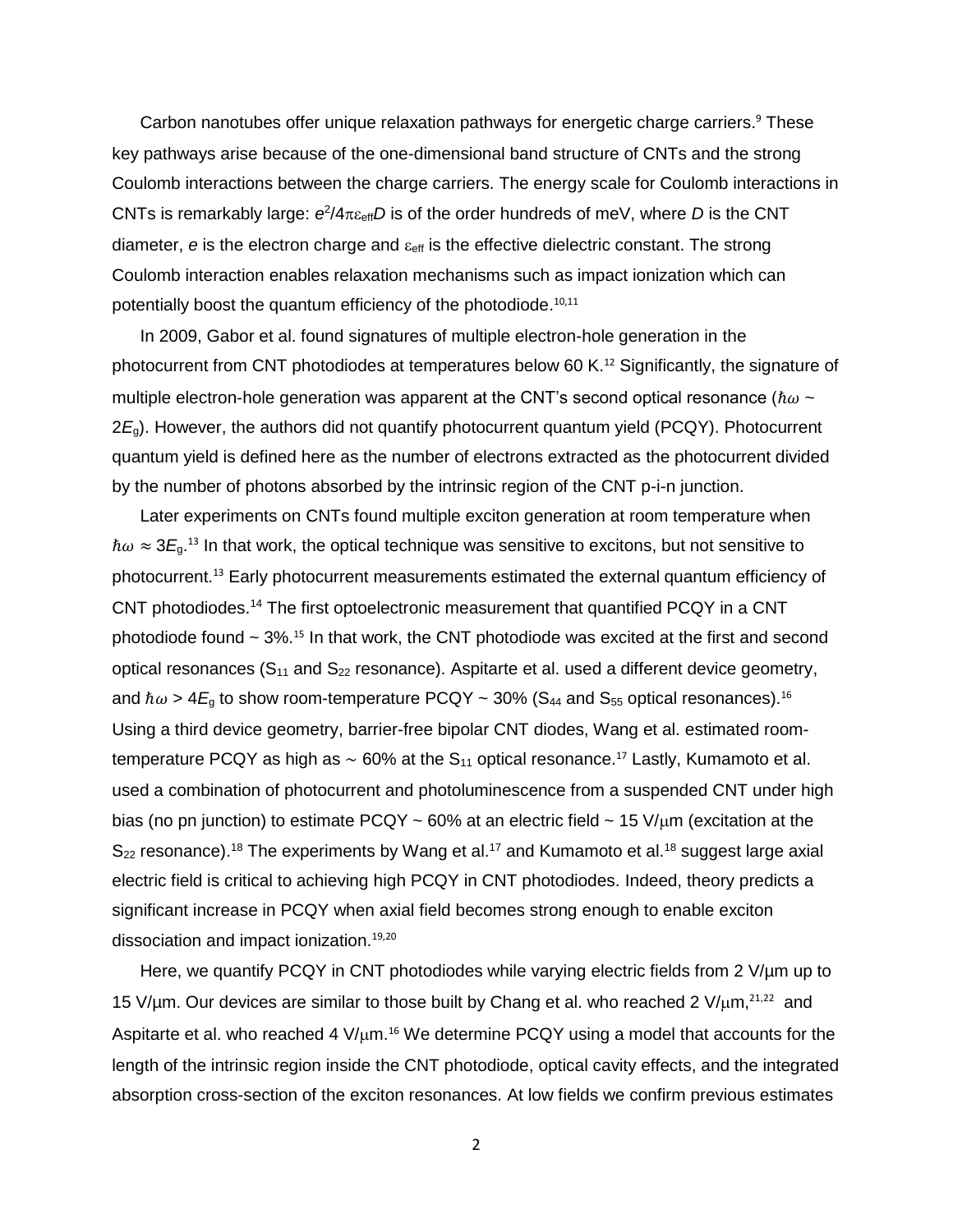of PCQY, and at high fields our data suggest PCQY > 100% at the S<sub>22</sub> optical resonance ( $\hbar\omega$  ~ 2*E*g).

The design of our CNT photodiode device is shown schematically in Figure 1a. A single carbon nanotube is suspended between platinum source and drain electrodes. The source and drain electrodes are separated by a trench that is 0.65 µm deep and 2.6 µm wide. At the bottom of the trench are two gate electrodes separated by a 500 nm gap and covered in 50 nm of  $SiO<sub>2</sub>$ . The suspended CNTs are grown over the trench by a fast-heat chemical vapor deposition process as the final fabrication step. The CNTs are grown at 800 °C using an iron catalyst and a mixture of methanol/ethanol vapor mixed with Ar and  $H_2$  (see Supporting Information for further details).<sup>23</sup> This fabrication method ensures that the CNTs are never exposed to photoresist or other processing chemicals.<sup>9-11</sup>



**Figure 1. a)** Schematic of CNT electrode configuration. **b)** Dark *I*-V<sub>sd</sub> curve of a suspended carbon nanotube pn junction with  $V_{g2} = -V_{g1} = 5$  V. **c)** Scanning photocurrent image of a CNT photodiode. **d)** Power normalized photocurrent spectrum around the *S*22, *S*33, and *S*<sup>44</sup> exciton resonances of a CNT with chiral index (22,14) and diameter = 2.46 nm. The spectrum was obtained with  $V_{sd}$  = -0.5 V and optical power  $\sim$  10  $\mu$ W spread over an area ~100  $\mu$ m<sup>2</sup>.

The suspended CNT is operated as a photodiode by applying a negative voltage to the left gate (*V*<sub>g1</sub>) and a positive voltage to the right gate (*V*<sub>g2</sub>), as shown in Fig. 1a. The left side of the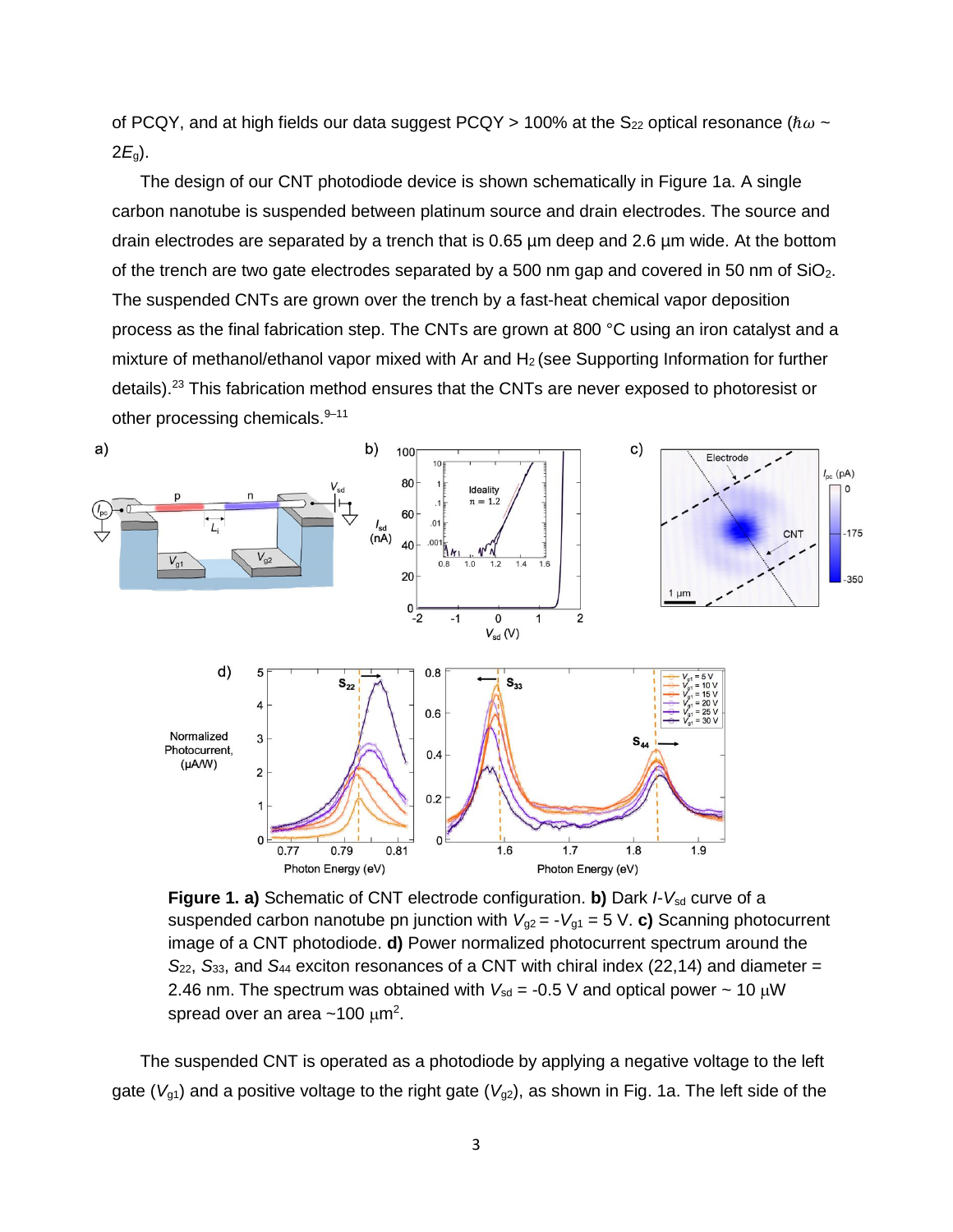CNT is coupled electrostatically to the left gate, so this half of the CNT becomes p-doped. Similarly, the right half of the CNT becomes n-doped. An intrinsic region of length *L*<sup>i</sup> lies between the p-doped region and the n-doped region. The axial electric field in this intrinsic region is controlled by the gate voltages  $V_{g1} = -V_{g2}$ . All experiments described here are performed at room temperature in a vacuum environment unless otherwise stated.

Figure 1b shows the dark *I*-V<sub>sd</sub> characteristics of a CNT diode device. As reported previously,<sup>16,24,25</sup> we observe rectifying behavior in reverse bias and an exponential turn-on in forward bias with ideality factor in the range 1.05 – 1.32.

Figure 1c shows a photocurrent image of the CNT photodiode. The image is taken by focusing the laser and raster scanning the surface. The photocurrent is recorded as a function of laser position. Photocurrent is only generated in the intrinsic region at the center of the CNT. Optical excitation of the p-doped and n-doped region does not lead to photocurrent because non-radiative decay processes cause rapid recombination of electron-hole pairs in the doped regions.<sup>26,27</sup>

A representative set of photocurrent spectra are shown in Fig. 1d. The photocurrent is generated using a defocused laser spot with an intensity of approximately 10 W/cm<sup>2</sup>. The optical intensity is sufficiently low that photocurrent is linear with respect to laser power (Supporting Figure S3a). The light source is a supercontinuum laser with 320 MHz pulse rate (NKT Photonics). White light from the supercontinuum is filtered by a double monochromator to give monochromatic light with a 5 nm bandwidth.<sup>28</sup> A reverse bias is applied to the photodiode ( $V_{sd}$  = -0.5 V). The photocurrent and optical power are monitored simultaneously to allow accurate power normalization. The spectral peaks seen in Fig. 1d are associated with excitonic resonances.<sup>29</sup> The peak positions are compared with an atlas of CNT optical properties<sup>30</sup> and are used to identify the chiral index.<sup>31</sup>

Photocurrent spectra were measured at various split-gate voltages (Fig. 1d). As the splitgate voltage increases, the S<sub>22</sub> peak is blue shifted, the S<sub>33</sub> peak is red shifted, and the S<sub>44</sub> peak is blue shifted. The magnitudes of the shifts are higher than expected from the Stark effect (see Supporting Information). Shifts of alternating sign are consistent with axial strain from the electrostatic force pulling the CNT towards the gates. Comparing the measured peak shifts to previous studies of strained CNTs,  $32,33$  we estimate that axial strain reaches  $\sim 0.2\%$ . This voltage-controlled tuning of optical resonances is an interesting effect, and potentially useful for CNT-based quantum-light sources.<sup>34</sup> However, the effect is not central to the main focus of our paper.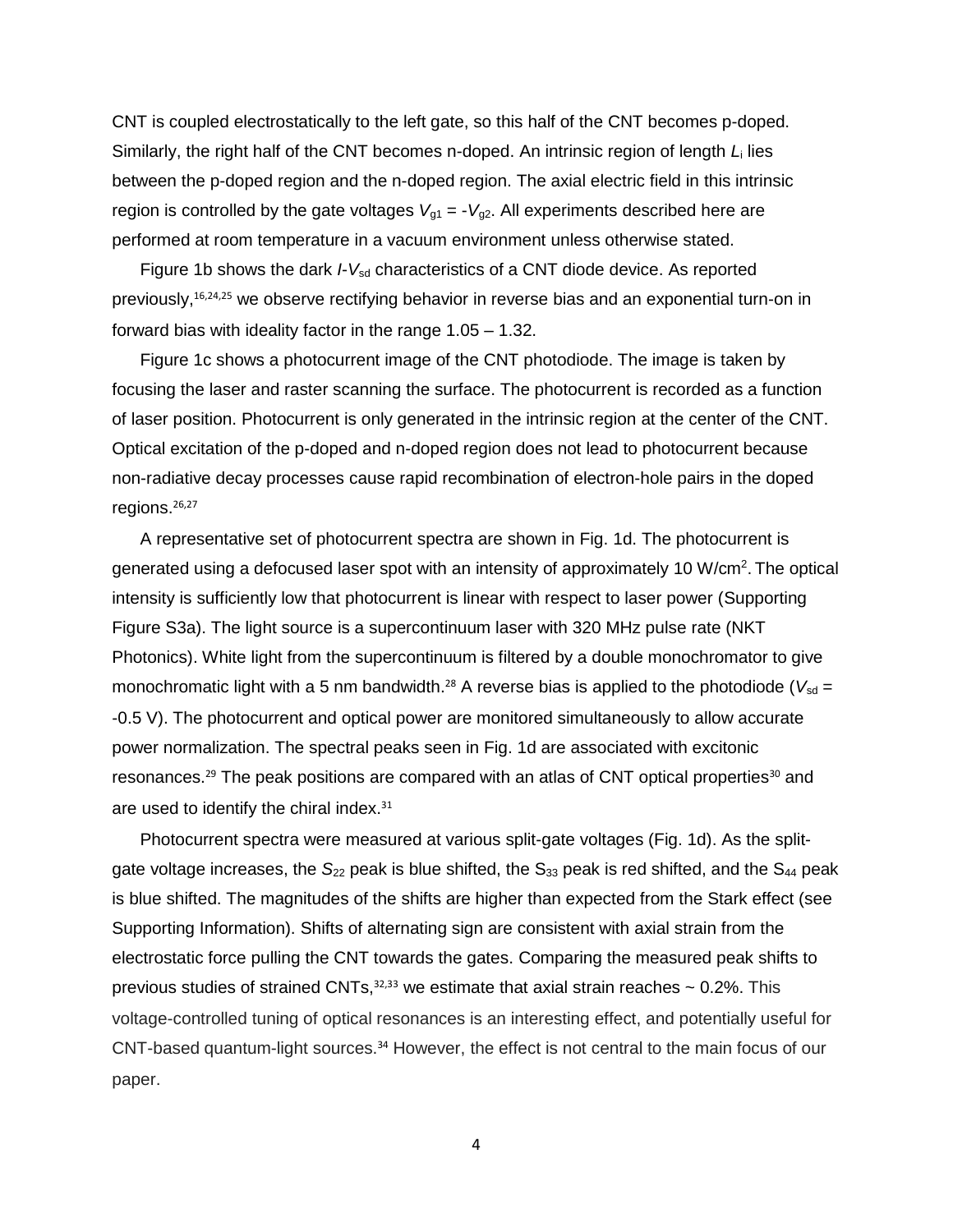We are interested in quantifying PCQY as we increase the split-gate voltages (i.e. strengthen the axial electric field in the center of the CNT). Therefore, we calculated the integrated area of each photocurrent peak in Fig. 1d. The  $S_{22}$  photocurrent peak area increases by a factor of 6.5. In contrast, the  $S_{33}$  and  $S_{44}$  peak areas decrease by a factor of 2.2 and 1.4 respectively. The peak areas depend on a number of factors, one of which is PCQY, as explained below.

To understand the factors contributing to peak area (Fig. 1d), consider the integral of the *i*<sup>th</sup> photocurrent peak,

$$
\int_{S_{ii}} I_{\text{pc}} d(\hbar \omega) = e \cdot \eta_{ii} \cdot \Phi \cdot L_i \cdot N_L \int_{S_{ii}} \sigma_c d(\hbar \omega), \tag{1}
$$

where *e* is the electron charge,  $\eta_{ii}$  is the PCQY at the *i*<sup>th</sup> exciton resonance, Φ is the photon flux,  $L_{\rm i}$  is the intrinsic region length,  $N_{\rm L}$  is the number of atoms per length on the nanotube,  $\sigma_{\rm c}$  is the absorption cross-section per carbon atom, and  $\int \sigma_r d(\hbar \omega)$  is the oscillator strength per carbon atom. The product  $(N_L \cdot \int \sigma_c d(h\omega))$  can be found from the chiral index of the CNT.<sup>35</sup> The experimental variables  $\Phi$  and  $L_i$  must be carefully characterized if one wishes to determine  $\eta_{ii}$ .

We first describe our method to characterize the intrinsic region length, *L*i. At low electric field, L<sub>i</sub> can be directly imaged.<sup>16</sup> At high field, however, L<sub>i</sub> is smaller than the point spread function of the laser spot. Therefore, we used self-consistent electrostatic-field (SCF) calculations to find the relationship between the  $V_{g1}$ ,  $V_{g2}$ ,  $V_{sd}$ , and  $L_i$ . Details of the simulations are given in the Supporting Information. Briefly, in the first step of calculation, we find electrostatic potential field without any CNT connecting the source and drain electrodes. The voltages on the four electrodes and the cross-sectional geometry of the device (Fig. 2a) define the electrostatic boundary conditions. The 2-d electrostatic potential field is calculated using a relaxation algorithm to solve the Laplace equation. From this zeroth-order solution, we obtain a first estimate of the electric field at the center of the pn junction (grey dashed line in Fig. 2d). In the next step of calculation, the CNT is populated with charge and an effective 1-d mean-field simulation is used to refine the results of the electrostatic potential model. This step is repeated many times until a self-consistent solution is reached. The final result includes the charge density along the length of the CNT (Fig. 2b), the band bending diagram (Fig. 2c), and the electric field at the center of the CNT (open circles in Fig. 2d).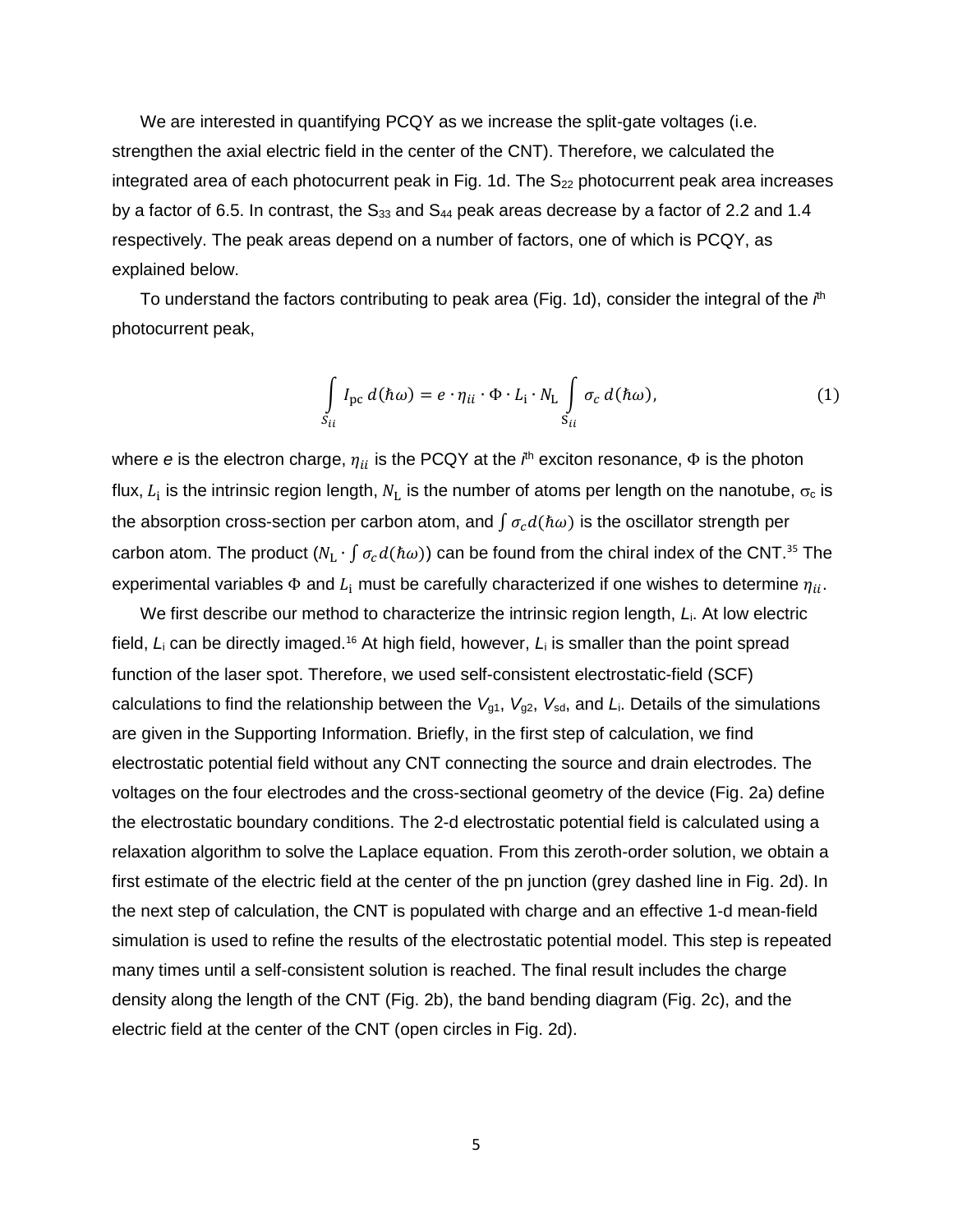

**Figure 2. a)** Schematic of the geometry used in the self-consistent electrostatic-field (SCF) calculations. Electric field lines are sketched in orange. **b)** Calculated charge density along the length of a CNT with  $E<sub>g</sub> = 0.45$  eV. The gate voltages are equal and opposite ( $V_{g1} = -V_{g2}$ ). All three curves are calculated with  $V_{sd} = 0$ . **c)** Calculated band bending diagram (the edge of the valance and conduction bands) when  $V_{g1} = -V_{g2} = 6$  V and  $E_q = 0.5$  eV. **d**) The axial-component of electric field at the center of the CNT. The grey dashed line shows the result of a zeroth-order calculation (assuming no charge on the CNT). Open circles show the results of the SCF calculations. **e)** Open circles show the calculated value of the intrinsic region length, *L*i. The dashed lines shows values of *L*<sup>i</sup> estimated using Eq. 2. **f)** Scanning photocurrent images showing elongation of the intrinsic region when  $|V_{sd}|$  increases or  $V_{q1} = -V_{q2}$  decreases. The scale bar is 0.5  $\mu$ m. Dashed lines indicate the CNT axis. **g)** Experimental measurement of photocurrent for a (20,16) CNT excited at the  $S_{44}$  resonance ( $\hbar \omega = 1.92$  eV). Photocurrent grows linearly with  $V_{sd}$  when for  $V_{sd}$  < 0. Linear extrapolations of these curves intercept the x-axis at the  $V_{sd}$  = 0.4 V, corresponding to the expected band gap of this CNT.

Figure 2b shows the charge density along the nanotube for different split gate voltages. The region of near-zero charge in the center of the CNT corresponds to the intrinsic region. To measure the length of the intrinsic region, *L*i, we set an upper limit for the charge density in the intrinsic region of 0.001 e nm<sup>-1</sup> (see Supporting Information for further discussion of the charge density cut-off parameter). The length of the intrinsic region decreases as the split-gate voltages increase. Figure 2c shows band bending diagrams for different values of V<sub>sd</sub>. The slope of the band edges in Fig. 2c correspond to the axial electric field. The field in the center of the CNT, *F*,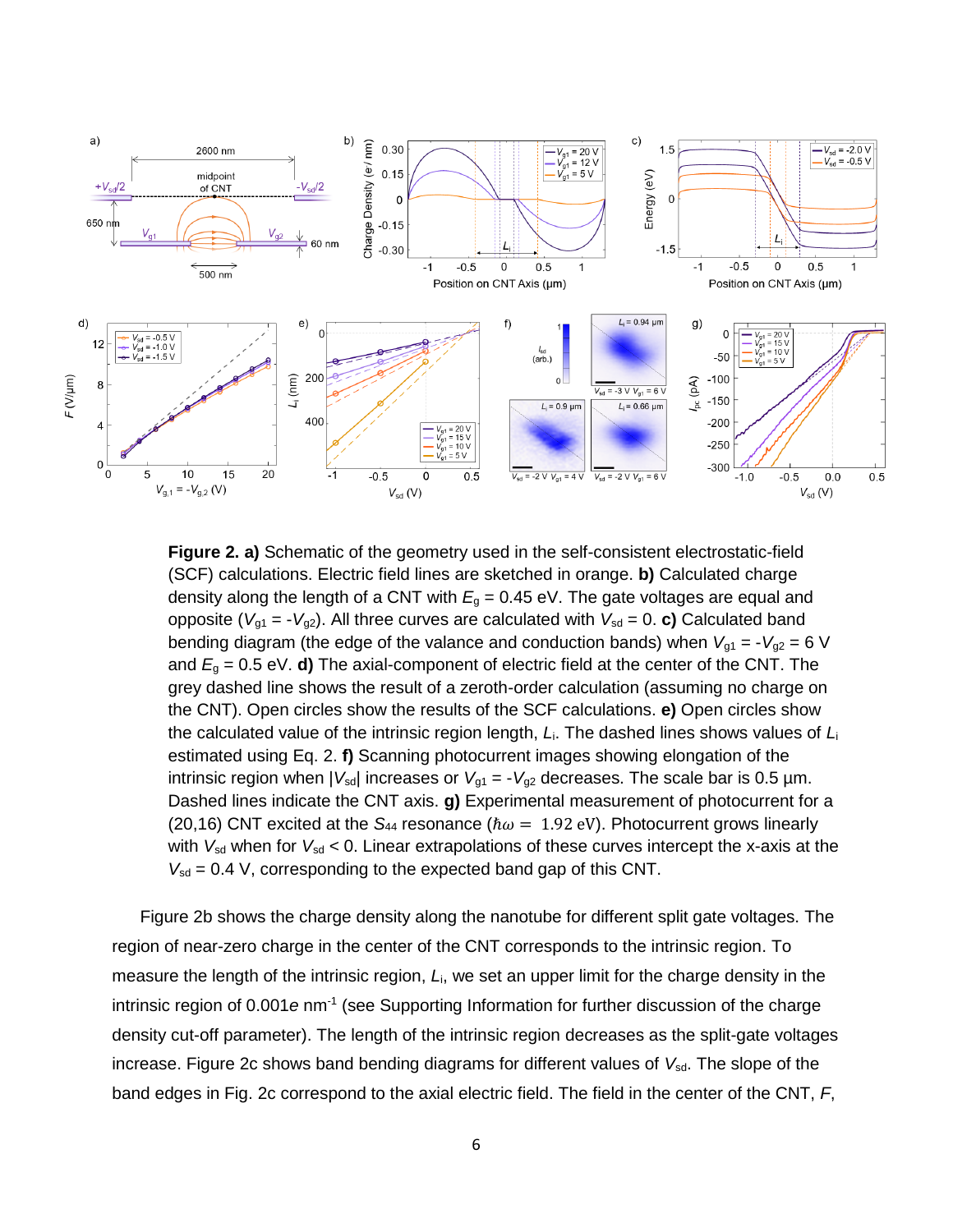is primarily determined by  $V_{g1} = -V_{g2}$ . Note that *F* is almost unaffected by the typical  $V_{sd}$  voltages used in our experiment; the main effect of  $V_{sd}$  < 0 is to lengthen  $L_i$ . In summary, the results of the self-consistent field calculations are well described by the relationship

$$
L_{\rm i} \approx \frac{|V_{\rm sd} - E_{\rm g}/e|}{F} \quad \text{when } V_{\rm sd} < 0,
$$
 (2)

where  $E_{\rm g}$  is the band gap of the CNT. Equation 2 is plotted in Fig. 2e (dashed lines) and compared to the results of the SCF calculation (open circles). We used scanning photocurrent microscopy to confirm that *L*<sub>i</sub> changes as expected with respect to V<sub>sd</sub> and the split-gate voltages (see Fig. 2f and additional images/analysis in Supporting Information). The good agreement between Eq. 2 and the measured values of *L*<sup>i</sup> give us additional confidence in the electrostatics modeling.

Recalling that  $I_{\text{pc}} \propto L_i$  when  $\eta_{ii}$  is held constant (Eq. 1), we note that measurements of  $I_{\text{pc}}$  vs.  $V_{sd}$  can also be used to check our model for  $L_i$ . We confirmed that  $I_{pc}$  grows linearly with  $V_{sd}$ when  $V_{sd}$  < 0 (Fig. 2g). We also confirmed that  $dI_{pc}/dV_{sd}$  is modified by changing *F*, and confirmed that *I*pc(*V*sd) extrapolates to an *x* intercept that is consistent with the expected value of *E*<sup>g</sup> (Fig. 2g).

To complete our analysis of the factors in Eq. 1, consider the photon flux, Φ, given by

$$
\Phi = \frac{P_0 \cdot \beta}{\hbar \omega \cdot A_{\text{spot}}} \tag{3}
$$

where  $P_0$  is the laser power,  $\beta$  is a power enhancement factor (caused by light reflecting from the substrate) and *A<sup>s</sup>*pot is the effective area of the Gaussian point spread function. *β* is calculated using finite difference time domain (FDTD) simulations performed on commercially available software (Lumerical). The simulations account for the wavelength-dependence of the reflection coefficient, and interference effects (destructive or constructive). The power enhancement factor, *β,* varies from 0.2 to 2.7 across the full spectral range the laser. At a given wavelength, *β* depends on the exact height of the CNT above the split gates. An uncertainty in height of ±10 nm leads to uncertainty in *β* of no more than ±10%. The effective area of the laser spot, *A*spot, is determined from photocurrent imaging. A more detailed discussion of *β* and *A*spot is provided in the Supporting Information.

In Fig. 3 we illustrate how Eq. 1 is applied to  $I_{\text{pc}}(\hbar\omega)$  measurements to determine the field dependence of PCQY. The CNT diameter is 2.51 nm and the photon energy is scanned over the  $S_{33}$  resonance ( $\hbar \omega \approx 4E_q$ ). First, the photocurrent spectra were measured at various values of  $V_{g1} = -V_{g2}$  (Figure 3a) with a small reverse bias applied to the device ( $V_{sd} = -0.5$  V). Next, SCF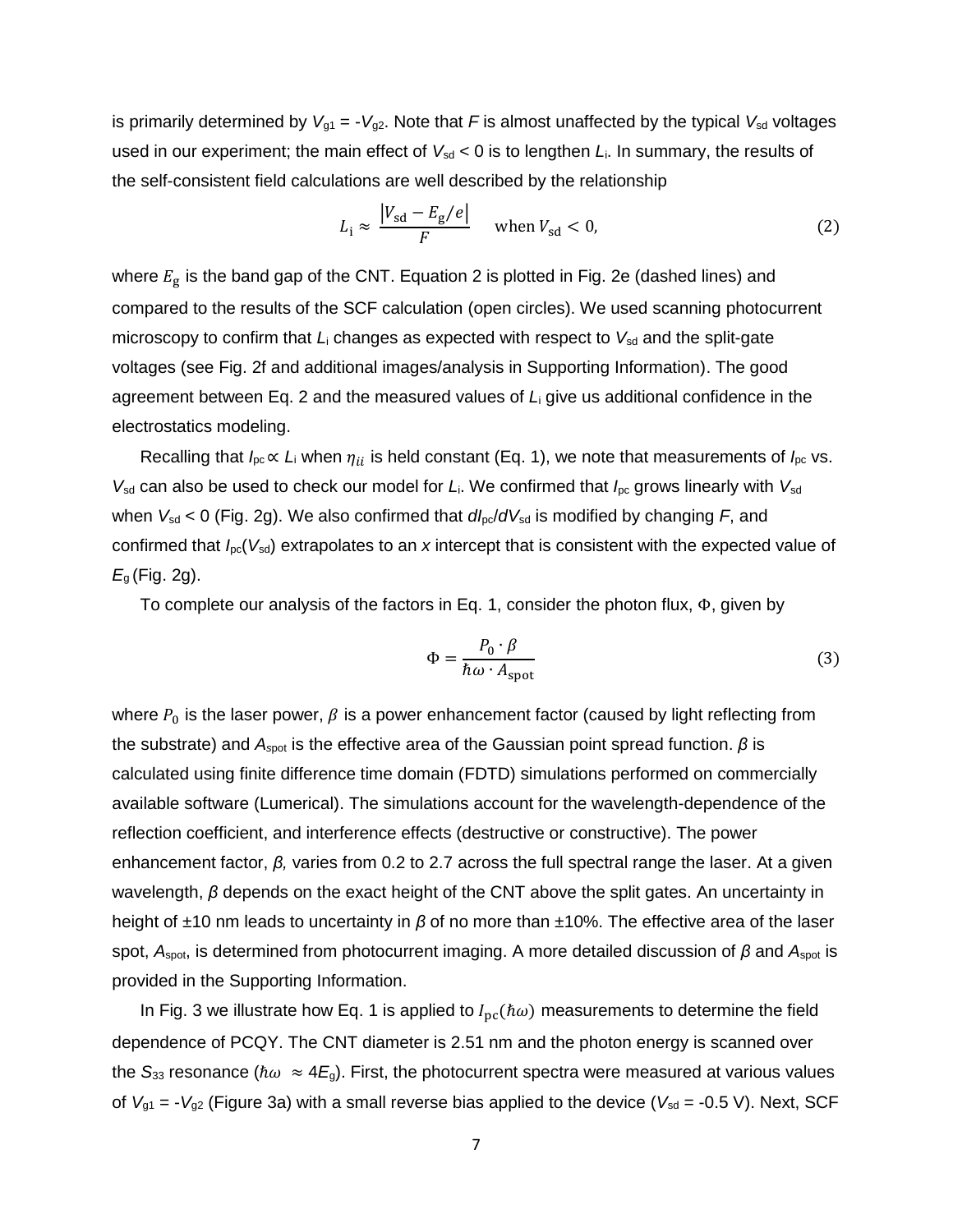simulations were used to find  $L_i$  (Fig. 3b) and the photocurrent data was divided by  $e \cdot \Phi \cdot L_i$ (Fig. 3c). Last, we integrated the peaks in Fig. 3c and compared with the expected oscillator strength per unit length,  $N_{\rm L} \int_{S_{33}} \sigma_c \ d(\hbar \omega).$  For this CNT chirality  $N_{\rm L}$  = 307.1 atoms/nm and  $\int_{S_{33}} \sigma_c d(\hbar \omega) = 1.63 \times 10^{-18} \text{eV cm}^2$  (further discussion of oscillator strength is provided in the Supporting Information). The PCQY is then given by

$$
\eta_{33} = \int\limits_{S_{33}} \frac{I_{\rm pc}(\hbar\omega)}{e \cdot \Phi \cdot L_{\rm i}} d(\hbar\omega) / \left( N_{\rm L} \int\limits_{S_{33}} \sigma_c d(\hbar\omega) \right).
$$
 (4)

These  $\eta_{33}$  values are plotted in Fig. 3d.



Figure 3. a) The photocurrent spectrum at increasing gate voltage centered on the S<sub>33</sub> exciton resonance of a (19,18) CNT with a diameter of 2.51 nm.  $V_{sd} = -0.5$  V. b) The intrinsic region length at increasing gate voltage**. c)** The photocurrent spectrum normalized by the photon flux and intrinsic region length. The optical intensity is  $\sim 0.7$  $\mu$ W/ $\mu$ m<sup>2</sup> at  $\hbar \omega = S_{33}$ . For the optical excitation spectrum see Supporting Information Device J Summary). **d)** The photocurrent quantum yield,  $\eta_{33}$ , as a function of axial electric field, *F*.

The PCQY at low field ( $\eta_{33} \approx 35\%$ ) is similar to previously reported PCQY at S<sub>44</sub> and S<sub>55</sub> exciton resonances.<sup>16</sup> As the field increases from 2.4 V/μm to 8.5 V/μm, however,  $\eta_{33}$  increases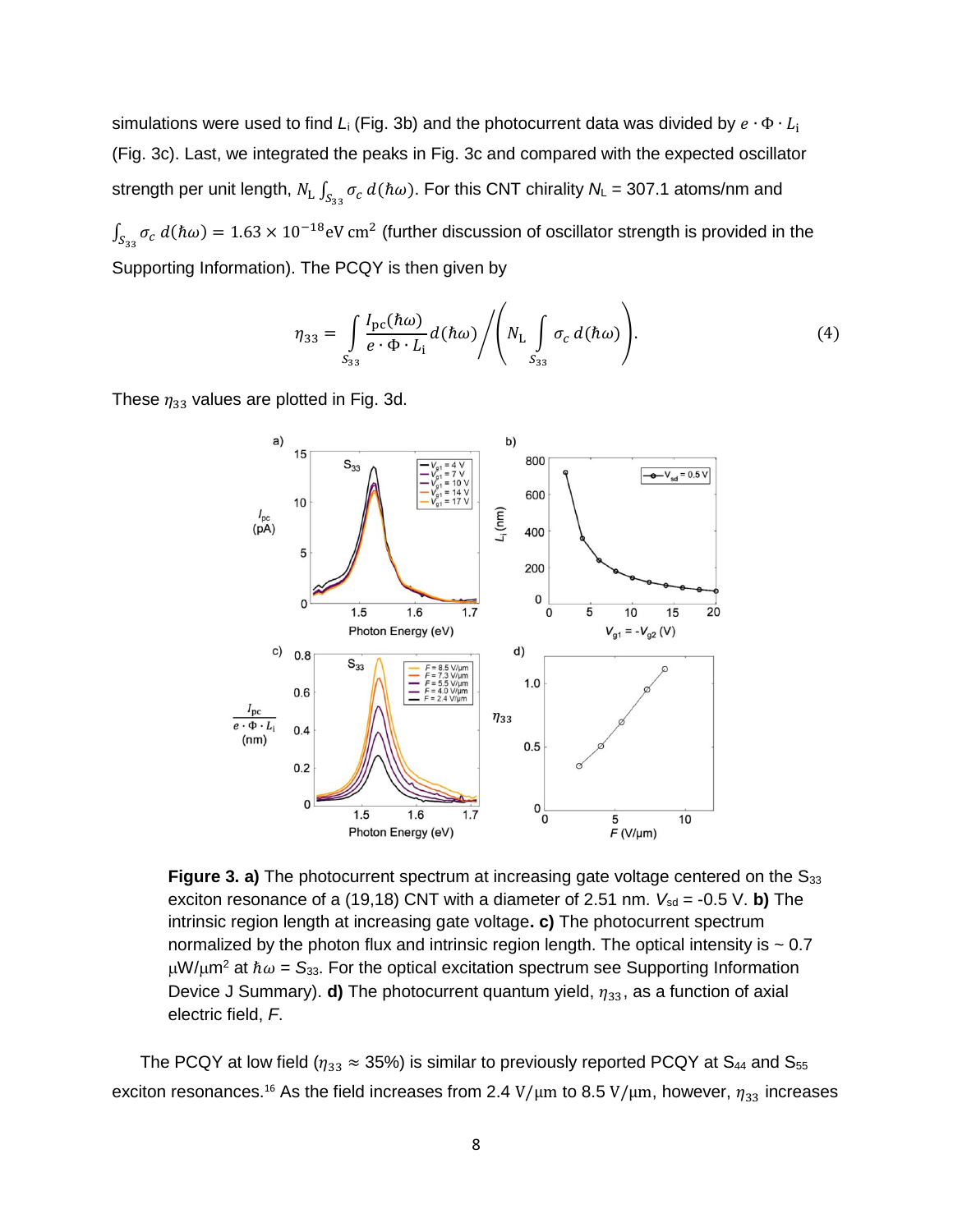by more than a factor of 3 and begins to exceed 100% PCQY. The upward trend in  $\eta_{33}(F)$ suggests that even higher values of  $\eta_{33}$  would be possible if our device could sustain larger split gate voltages. This result suggests that room temperature carrier multiplication can be achieved when  $\hbar \omega \approx 4E_g$ .

For efficient light-harvesting applications, the most intriguing possibility is carrier multiplication when  $\hbar \omega \approx 2E_g$ . Therefore, we now focus on measurement of  $\eta_{22}(F)$ . We have studied the S<sub>22</sub> resonance of 8 different CNTs. The CNT diameters range from 2.0 to 2.9 nm (the *S*<sup>22</sup> energies range from 1.05 to 0.72 eV). As the split gate voltage is increased, we track the spectral position of the S<sub>22</sub> peak. The peaks shift upward or downward in energy depending on the interplay between axial strain and CNT band structure.<sup>33</sup> We independently verified the CNT "family index" by performing chiral index assignment. Six CNTs are from the family (*n* – *m*)mod 3 = 1, and two CNTs are from the family  $(n - m)$  mod 3 = 2 (see Fig. 4a). The family index correctly predicts the direction of the peak shift.



**Figure 4. a)** S<sub>22</sub> peak position as a function of axial electric field for eight different CNTs with known chirality. **b)** The photocurrent quantum yield at the S<sub>22</sub> exciton resonance for 8 different CNTs as a function of increasing axial electric field.  $V_{sd}$  = -0.5 V. Squares indicate insufficient data to determine photon flux.

For each CNT, we measured  $I_{\text{pc}}(\hbar\omega)$  and divided the spectra by  $e\cdot\Phi\cdot L_{\text{i}}$  (see Supporting Information Fig. S12 – S29). The integrated spectral peaks were then compared with the expected oscillator strength per unit length,  $N_{\rm L} \int_{S_{22}} \sigma_c\ d(\hbar\omega).$  The resulting values of  $\eta_{22}$  are plotted in Fig. 4b. The  $\eta_{22}(F)$  curves have been sorted by  $\hbar \omega_{22}$  (the photon energy corresponding to  $S_{22}$  at low *F*). When interpreting Fig. 4, the  $\hbar\omega_{22}$  axis can be used as proxy for CNT diameter ( $\hbar\omega_{22} \propto 1/D$ ) or exciton binding energy ( $\hbar\omega_{22} \propto E_b$ ). We find the largest values of  $\eta_{22}$  when  $\hbar \omega_{22}$  is small.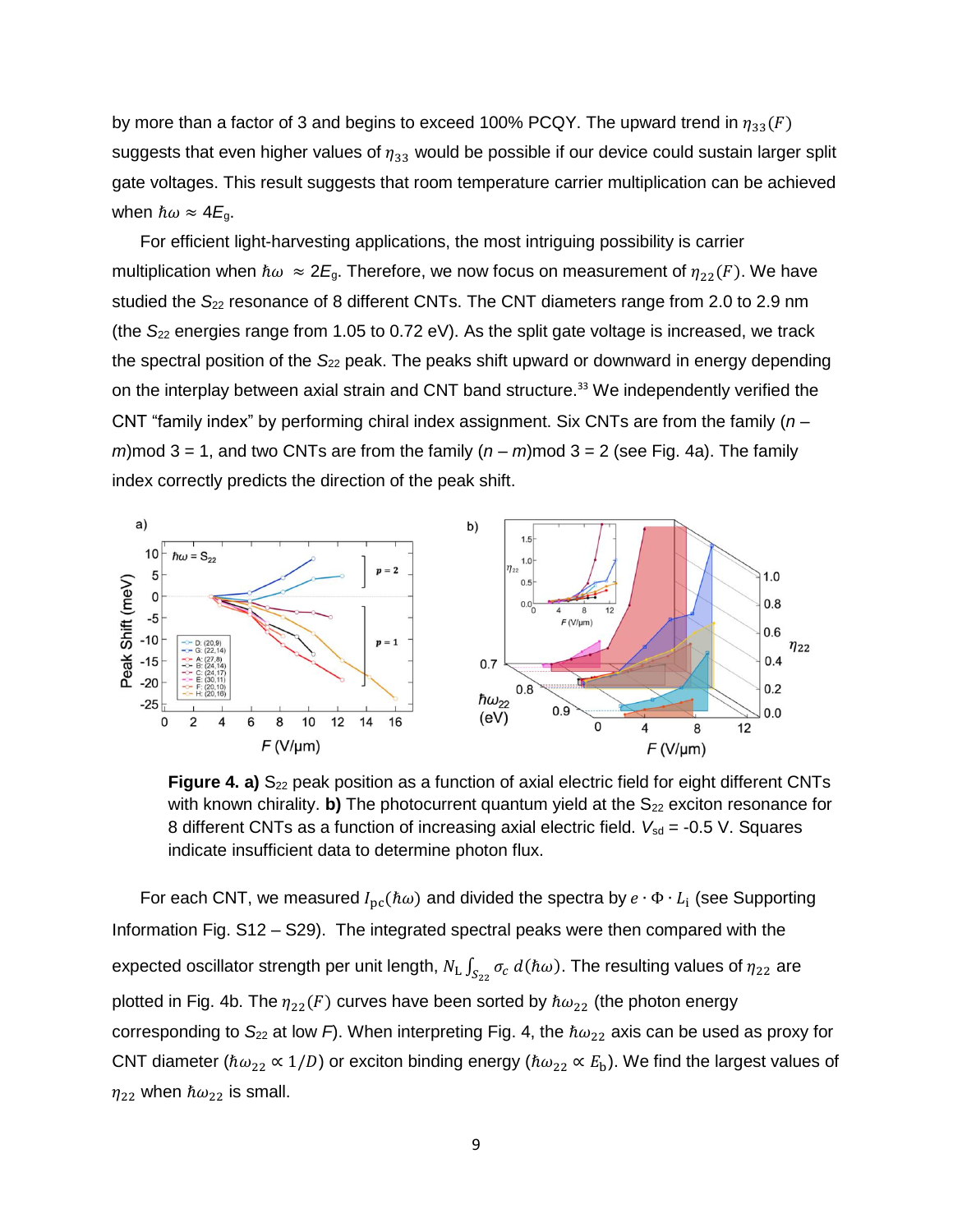At low F,  $\eta_{22} = 0.03$  - 0.05, in agreement with previous measurements of  $\eta_{22}$ .<sup>15</sup> In the smallest diameter CNTs (large  $\hbar \omega_{22}$ ), we find that  $\eta_{22}$  increases modestly with *F*. In the larger diameter CNTs (smaller  $\hbar \omega_{22}$ ), however, we find that  $\eta_{22}$  increases as much as 35-fold. One device exhibits  $\eta_{22}$  = 1.7 (see Figure 4b and Supporting Figure S16). All curves get steeper at high field suggesting that  $\eta_{22}$  would increase further if our devices could sustain higher split-gate voltages.

The calibration process to quantify PCQY has multiple steps and we have attempted to crosscheck the process as much as possible. First, we note that low-field PCQY agrees with previous work.<sup>15 16</sup> Second, when photocurrent spectra are normalized by  $\beta$ , the resonance line shapes match the expected Lorentzian line shape. Third, our model for *L*<sup>i</sup> was verified by photocurrent imaging and by measuring  $I_{\text{pc}}$  vs.  $V_{\text{sd}}$  (Fig. 2f & g). Fourth, we crosschecked the calculated values of *F* by comparing the average spectral shift (Fig. 4a) to the expected Stark shift of  $S_{22}$  resonances (see SI). Overall, we estimate that our calibration process yields PCQY values with ~±30% uncertainty. An additional source of uncertainty, which we cannot mitigate with our experimental design, is uncertainty in the integrated absorption cross-section

 $\int_{S_{ii}}\sigma_c\ d(\hbar\omega)$ . Liu et al. measured  $\int_{S_{ii}}\sigma_c\ d(\hbar\omega)$  for more than 50 individual suspended CNTs. $^{35}$ Their measured values were distributed above/below the line of best fit by  $\sim \pm 30\%$ . We used Liu's line of best fit for our analysis, thus the overall uncertainty in our PCQY determination is  $\sim$ ±40%. We note there is significantly less uncertainty associated with our measurements of the *relative* change in PCQY as a function of *F* for a particular CNT.

To interpret our measurements of PCQY, we consider the relaxation pathways of S<sub>22</sub> and *S*<sup>33</sup> excitons, and the expected field-dependence of these pathways (Fig. 5). First, consider the relaxation of the S<sub>22</sub> excitons when F is too small to induce exciton dissociation. In this low-field regime,  $\eta_{22}$  increases almost linearly with *F* (see Fig. 4b). Kumamoto et al. studied this regime in detail and proposed that free carriers are produced by spontaneous dissociation of S<sub>22</sub> excitons (Fig. 5a). These free carriers are then converted to photocurrent if the electric field sweeps out the free carriers faster than they form bound states.<sup>18</sup> We have verified that Kumamoto's model is applicable to our system by calculating the decay products for spontaneous dissociation of  $S_{22}$  excitons in an experimentally relevant CNT (Fig. 5b). Spontaneous dissociation occurs via either an electronic pathway or a phonon-mediated pathway, with a branching ratio ~ 1:10 (the phonon pathway is about 10 times more probable).<sup>36</sup> The electronic pathway produces only free e-h pairs  $(e_1 + h_1)$ .<sup>36,37</sup> The phonon-mediated pathway produces a variety of products: free e-h pairs  $(e_1 + h_1, e_2 + h_1, e_1 + h_2)$ , bound, and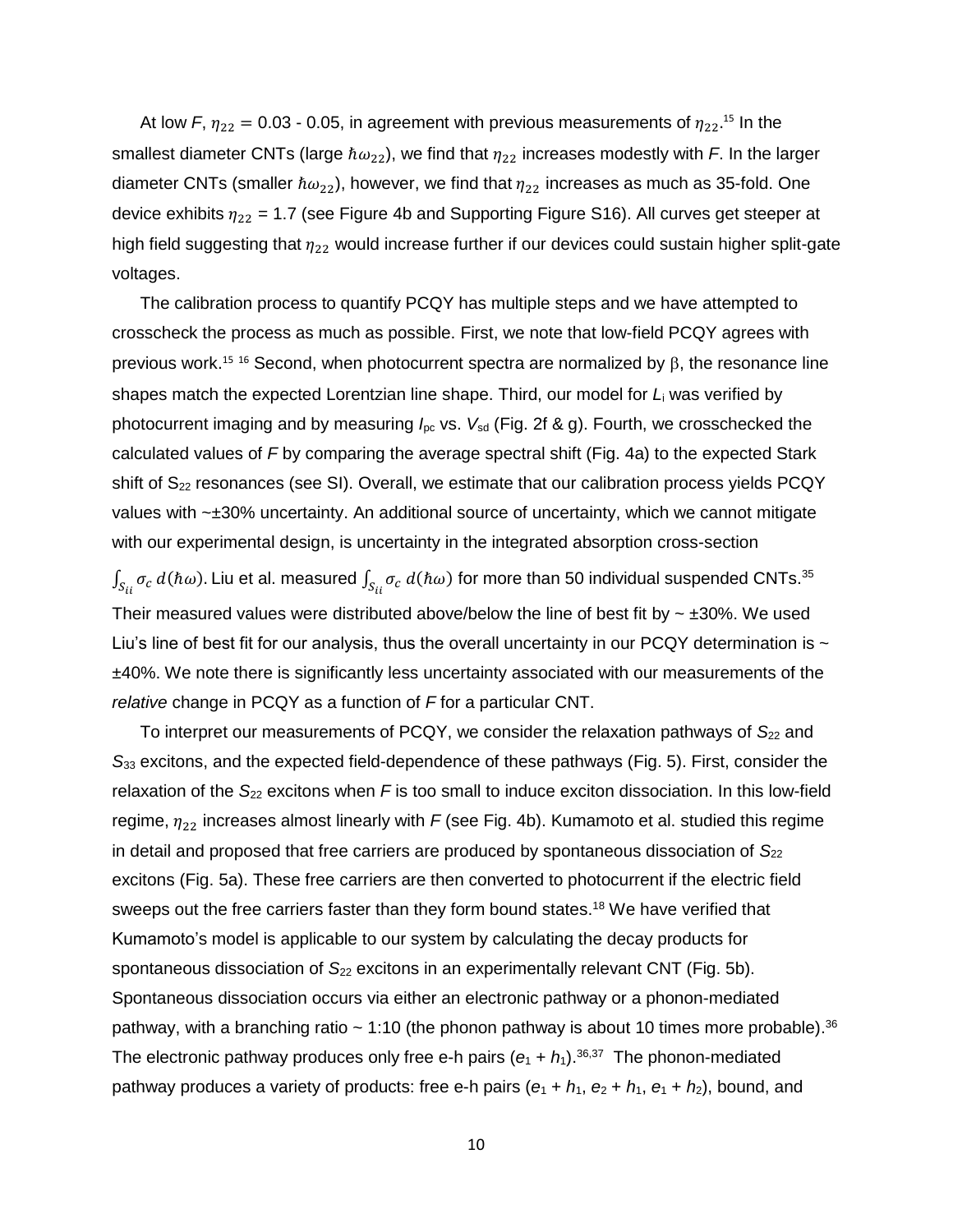partially bound excitons.<sup>36,37</sup> We solved the Bethe-Salpeter equation for the phonon decay mechanism.<sup>36,37</sup> Our calculations for the experimentally relevant (20,9) CNT show that most of the products of the phonon-mediated  $S_{22}$  decay pathway have electron-hole separation greater than the bound  $S_{11}$  or  $S_{12}$  exciton radiuses i.e.  $>> 2$  nm (Fig. 5b).



**Figure 5. a)** Proposed pathways for relaxation of the S<sub>22</sub> exciton at low field (no fieldinduced exciton dissociation). Pathways that can lead to photocurrent (PC) are shown in orange. White arrows represent free carriers that are swept out by electric field. **b)** Computational modeling of a (20, 9) CNT. The model calculates the size distribution of the e-h separation of the decay products of the  $S_{22}$  and  $S_{33}$  phonon decay mechanism. The  $x$ axis is the inverse size of the e-h separation using a two-particle wavefunction from the Bethe-Salpeter Equation solution. Solid lines represent the probability of generating the decay product with a certain e-h separation, and dashed lines represent the cumulative probability. The leftmost peaks in probability correspond to free carriers (*L*e-h = 50 nm = one quarter of the length of the simulated supercell). The rightmost peak for  $S_{22}$  decay (about 40% of the total decay products) corresponds to fully bound  $S_{11}$  and  $S_{12}$  excitons ( $L_{e-h} \approx 2.5$ nm). **c)** Possible relaxation pathways of the S<sub>22</sub> exciton at high field, including field-induced dissociation of  $S_{11}$ ,  $S_{12}$ ,  $S_{21}$  and  $S_{22}$  excitons.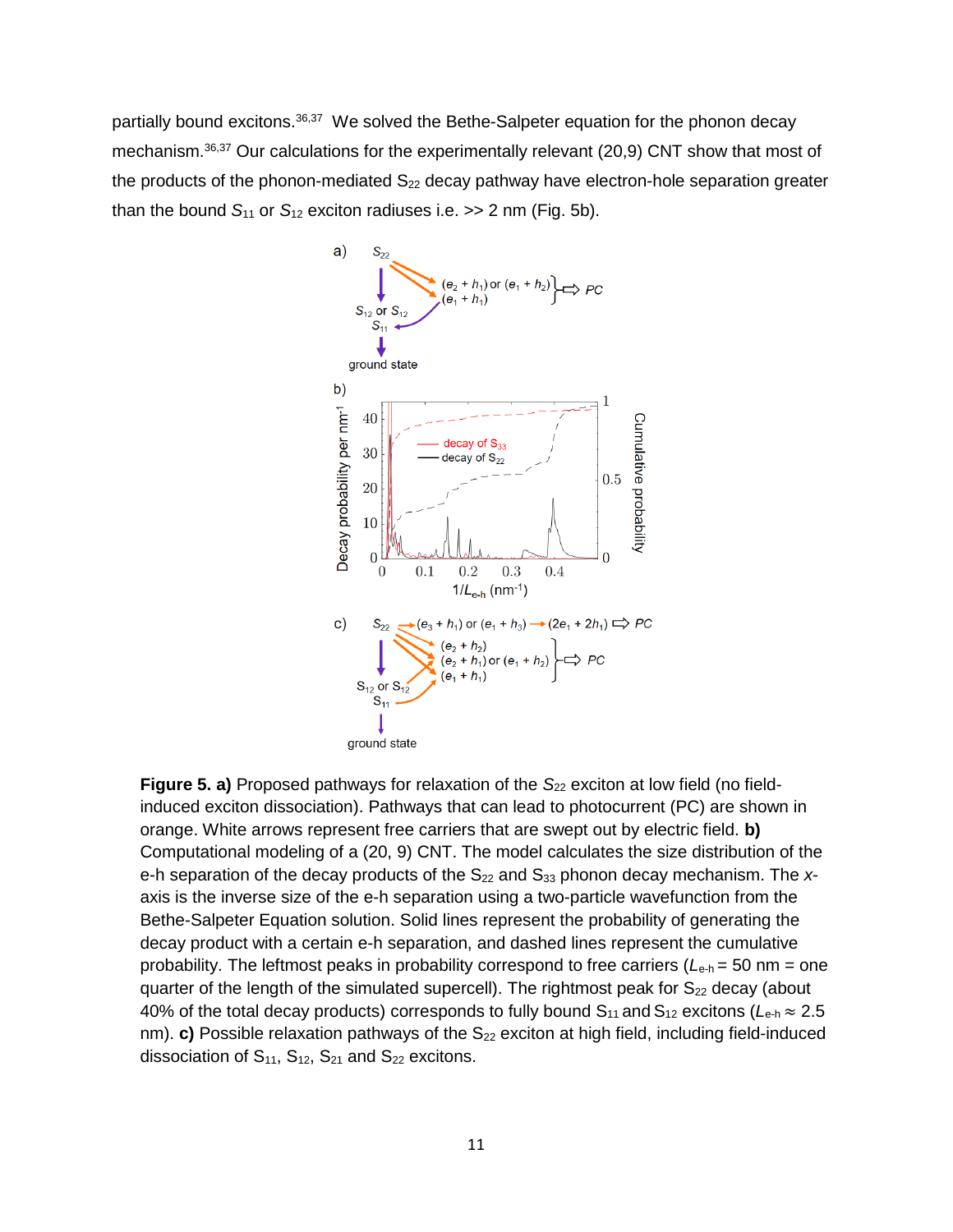If *S*<sup>22</sup> decay products are not swept out of the intrinsic region, they will likely reach the *S*<sup>11</sup> exciton state. At low field, the  $S_{11}$  exciton can undergo either radiative recombination ( $\tau_{rad} \sim 10$ ) ns <sup>26,38,39</sup>) or non-radiative recombination. To estimate the non-radiative recombination time in our system,  $\tau_{\text{non-rad}}$ , we assume that excitons diffuse to the ends of the intrinsic region where end quenching occurs.<sup>27,40</sup> The typical length of the intrinsic region is L<sub>i</sub> ≈ 100 nm, and the exciton diffusion constant is approximately 10 cm<sup>2</sup>/s,<sup>41</sup> therefore,  $\tau_{\text{non-rad}} \approx 10 \text{ ps}.$ 

When F is sufficiently large, field-induced exciton dissociation may occur. There is previous experimental evidence that *S*<sup>11</sup> excitons can be dissociated by large electric fields. In that previous work, electric field was applied perpendicular to the CNT axis.<sup>42</sup> In contrast, our experiment uses axial electric field and carriers are kept inside the CNT. A theoretical description of our system (at the perturbation level) predicts that the *S*<sup>11</sup> dissociation time is given by $19$ 

$$
\tau_{\text{diss}} = \frac{\hbar F}{4E_{\text{b}}F_0} \cdot \exp\left(\frac{F_0}{F}\right) \tag{5}
$$

where  $E<sub>b</sub>$  is the exciton binding energy and  $F<sub>0</sub>$  is a characteristic field which scales with  $E<sub>b</sub>$ . For our CNT diameters,  $E_{\text{b}}$  ranges from approximately 130 to 160 meV,<sup>43</sup> and  $F_{0}$  ranges from approximately 60 to 80 V/µm.<sup>19</sup> S<sub>11</sub> dissociation becomes significant when  $\tau_{\text{diss}}$  is short compared to  $\tau_{\text{non-rad}}$ . Eq. 5 predicts that  $\tau_{\text{diss}}$  <  $\tau_{\text{non-rad}}$  when *F* exceeds 5 to 10 V/ $\mu$ m (the field threshold depends on *E*b). We verified the predictions of Eq. 5 by solving the Bethe-Salpeter equation for an exciton in the presence of a static axial electric field (see SI). Both theoretical approaches are consistent with our experimental observation that  $\eta_{22}$  grows dramatically for larger diameter CNTs when *F* exceeds  $\sim$  8 V/ $\mu$ m (Fig. 4b). We conclude that field-assisted dissociation of  $S_{11}$ can explain much of the observed increase in  $\eta_{22}$ . However, field-assisted dissociation is not sufficient to explain  $\eta_{22} > 1$ .

Our observation that  $\eta_{22}$  may exceed 100% suggests that carrier multiplication can occur at room-temperature in large-diameter suspended CNTs (≳ 2.6 nm) when *F* is sufficiently large (≳ 10 V/m). Previous authors have hypothesized that such carrier multiplication can be expected from impact ionization.<sup>12,20</sup> However, it is difficult to reconcile momentum conservation with impact ionization in the second subband of semiconducting CNTs.<sup>11</sup> Our measurements, together with previous evidence, $12$  suggest that impact ionization models may have to incorporate phonons (or additional carriers) to describe experiments. The details of S<sub>22</sub> decay in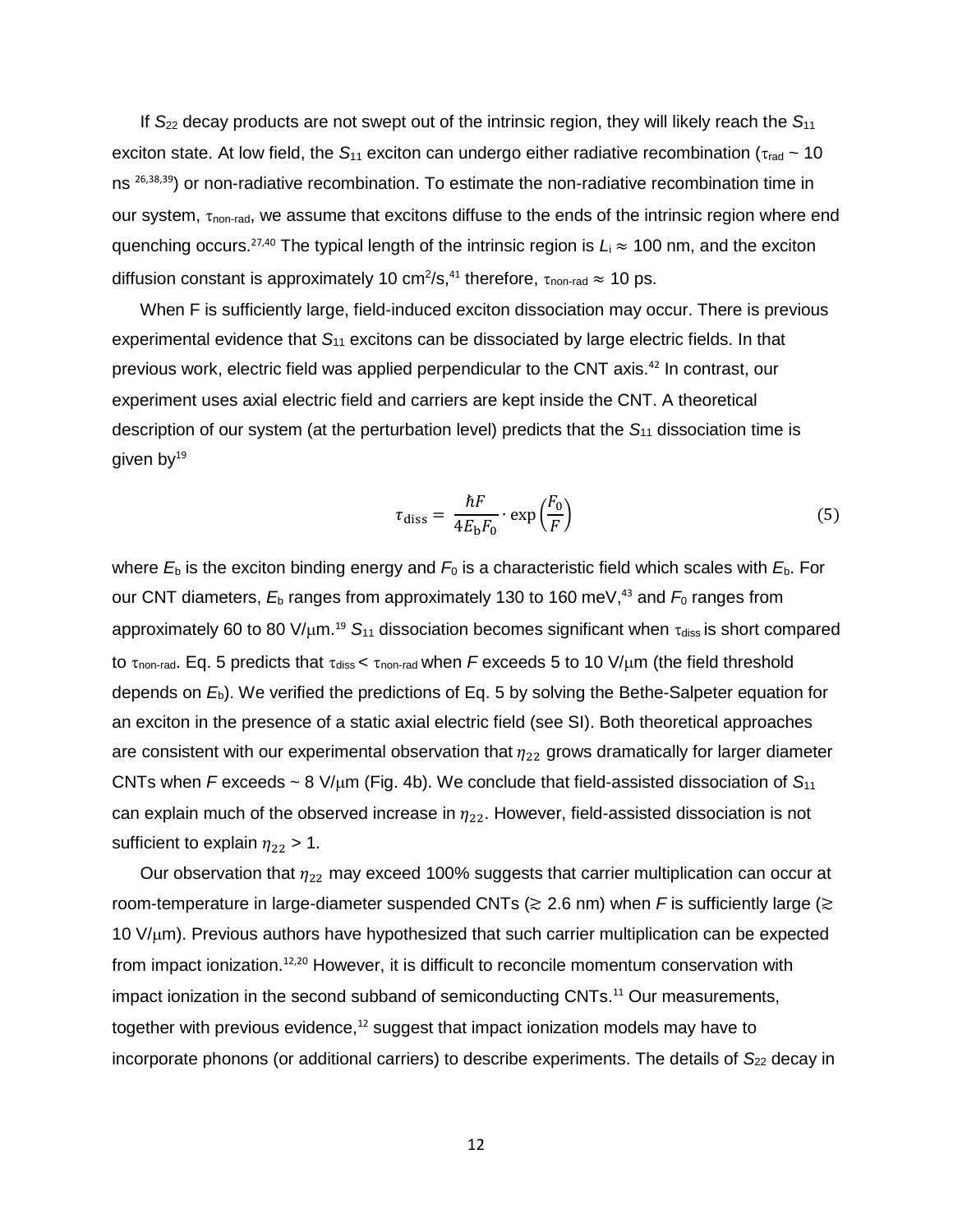the presence of strong electric field has been the subject of additional theoretical work,<sup>20</sup> and remains an open question. Some possible pathways are illustrated in Fig. 5c.

Photocurrent quantum yield from the *S*<sup>33</sup> exciton (Fig. 3d) exhibits a different field dependence than PCQY from  $S_{22}$ . At low field,  $\eta_{33}$  is significantly higher than  $\eta_{22}$  (~ 30% compared to 5%) which may be explained by the spontaneous decay products of *S*33. Figure 5b shows that almost 100% of the products from the phonon-mediated S<sub>33</sub> decay pathway are free carriers. The electronic pathway for spontaneous dissociation of S<sub>33</sub> also generates only free carriers.<sup>37</sup> Therefore, we expect  $\eta_{33} > \eta_{22}$  at low field, and as *F* is increased, we expect  $\eta_{33}$  to grow and remain larger than  $\eta_{22}$ .

In conclusion, when photons of energy  $\sim$  2 $E<sub>g</sub>$  are absorbed in the intrinsic region of a CNT photodiode, our data suggest it is possible to extract a photocurrent that corresponds to more than one electron per photon. We observed this high-efficiency process by increasing CNT diameter to  $\gtrsim$  2.6 nm, and increasing the axial electric field to  $\gtrsim$  10 V/ $\mu$ m (a regime of diameter and field that have not been studied previously). Higher energy optical excitation (for example *S*<sup>33</sup> resonant excitation) gives even higher PCQY. The observed diameter dependence of PCQY is consistent with the diameter dependence of exciton binding energy (large diameter CNTs have lower exciton binding energy). Interestingly, increasing diameter is also expected to reduce the rate of impact ionization,<sup>11</sup> however, our experiments suggest there are CNT diameters for which rapid impact ionization can co-exist with exciton dissociation. Possible directions for future work include the use of dielectric environment to tune the strength of the Coulomb interaction in the CNT,<sup>44</sup> so that high-efficiency photocurrent generation could be achieved at lower electric field.

#### **Supporting Information.**

The Supporting Information is available free of charge on the ACS Publications website.

Detailed description of photon flux calculations, the effect of Stark shift and mechanical strain on the *S*<sup>22</sup> exciton peak position, calculations of the exciton resonance oscillator strength and line width as a function of axial electric field, computational methods for self-consistent field calculations, imaging the intrinsic region length, illuminated *IV*-curves measured with *S*<sup>22</sup> excitation, details of the CNT growth procedure, and a summary of the data collected on all CNTs discussed in the study.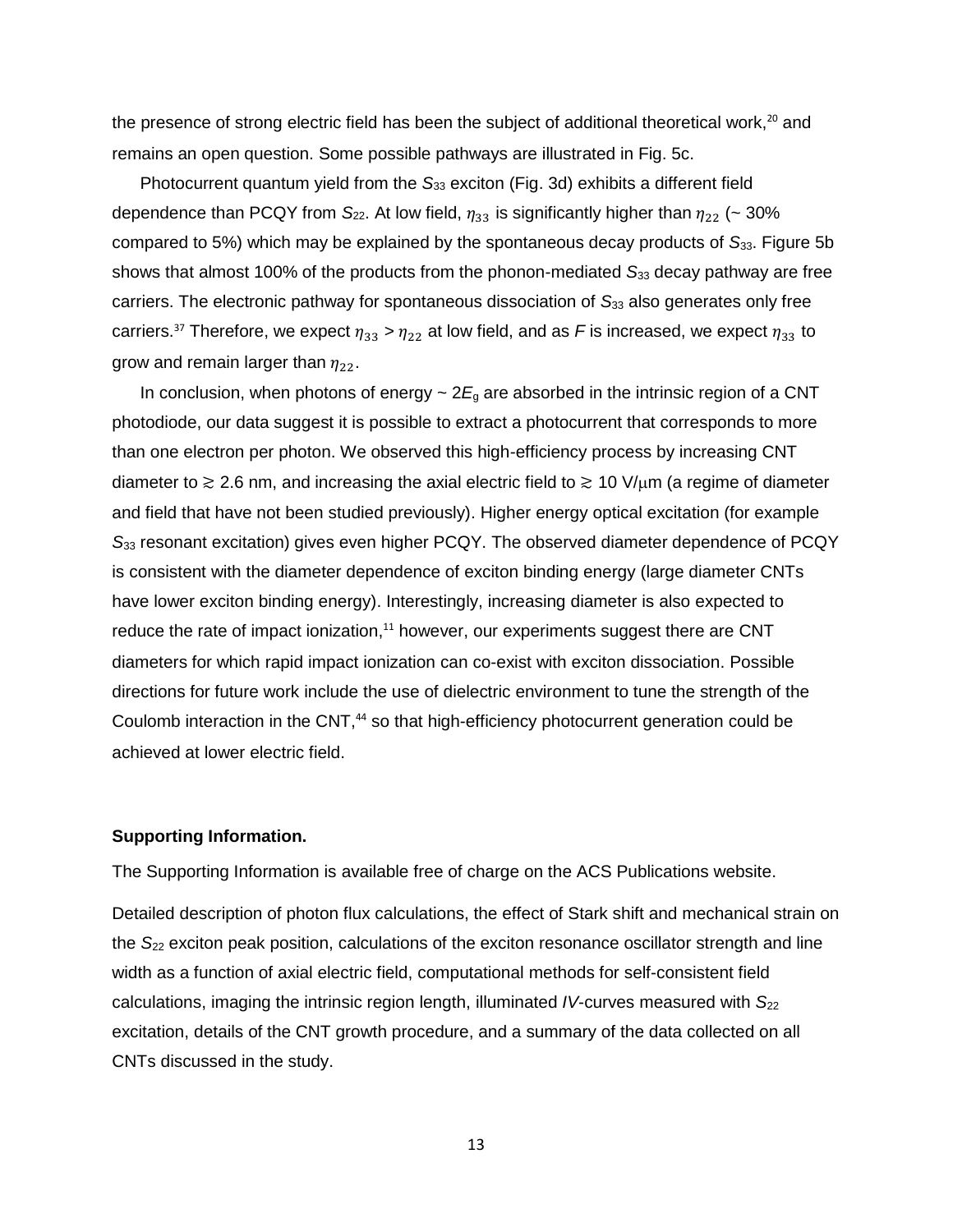# **Author Information**

# **Corresponding Author**

\*(E.D.M) Email: ethan.minot@oregonstate.edu

# **Author Contributions**

D.R.M. performed the experiments and analysis of experimental data. M.J.S. performed finitedifference time domain simulations, analyzed computational results and assisted with experiments. A.B. performed self-consistent electrostatics simulations. V.P. calculated the effect of electric field on the CNT absorption spectra and assisted with data analysis. E.D.M. conceived the experiments and contributed to the experimental design and analysis. All authors contributed to the manuscript writing.

#### **Acknowledgements**

This material is based upon work supported by the National Science Foundation under Grant No. 1709800. A portion of device fabrication was carried out in the University of California Santa Barbara (UCSB) nanofabrication facility. Part of this research was conducted at the Northwest Nanotechnology Infrastructure, a National Nanotechnology Coordinated Infrastructure site at Oregon State University which is supported in part by the National Science Foundation (grant ECCS-1542101) and Oregon State University.

# **References**

- (1) Pandey, A.; Guyot-Sionnest, P. Slow Electron Cooling in Colloidal Quantum Dots. *Science* **2008**, *322*, 929–932.
- (2) Jiao, S.; Shen, Q.; Mora-Seró, I.; Wang, J.; Pan, Z.; Zhao, K.; Kuga, Y.; Zhong, X.; Bisquert, J. Band Engineering in Core/Shell ZnTe/CdSe for Photovoltage and Efficiency Enhancement in Exciplex Quantum Dot Sensitized Solar Cells. *ACS Nano* **2015**, *9*, 908– 915.
- (3) Tomić, S.; Miloszewski, J. M.; Tyrrell, E. J.; Binks, D. J. Design of Core/Shell Colloidal Quantum Dots for MEG Solar Cells. *IEEE J. Photovolt.* **2016**, *6*, 179–184.
- (4) Cirloganu, C. M.; Padilha, L. A.; Lin, Q.; Makarov, N. S.; Velizhanin, K. A.; Luo, H.; Robel, I.; Pietryga, J. M.; Klimov, V. I. Enhanced Carrier Multiplication in Engineered Quasi-Type-II Quantum Dots. *Nat. Commun.* **2014**, *5*, 4148.
- (5) Stewart, J. T.; Padilha, L. A.; Qazilbash, M. M.; Pietryga, J. M.; Midgett, A. G.; Luther, J. M.; Beard, M. C.; Nozik, A. J.; Klimov, V. I. Comparison of Carrier Multiplication Yields in PbS and PbSe Nanocrystals: The Role of Competing Energy-Loss Processes. *Nano Lett.* **2012**, *12*, 622–628.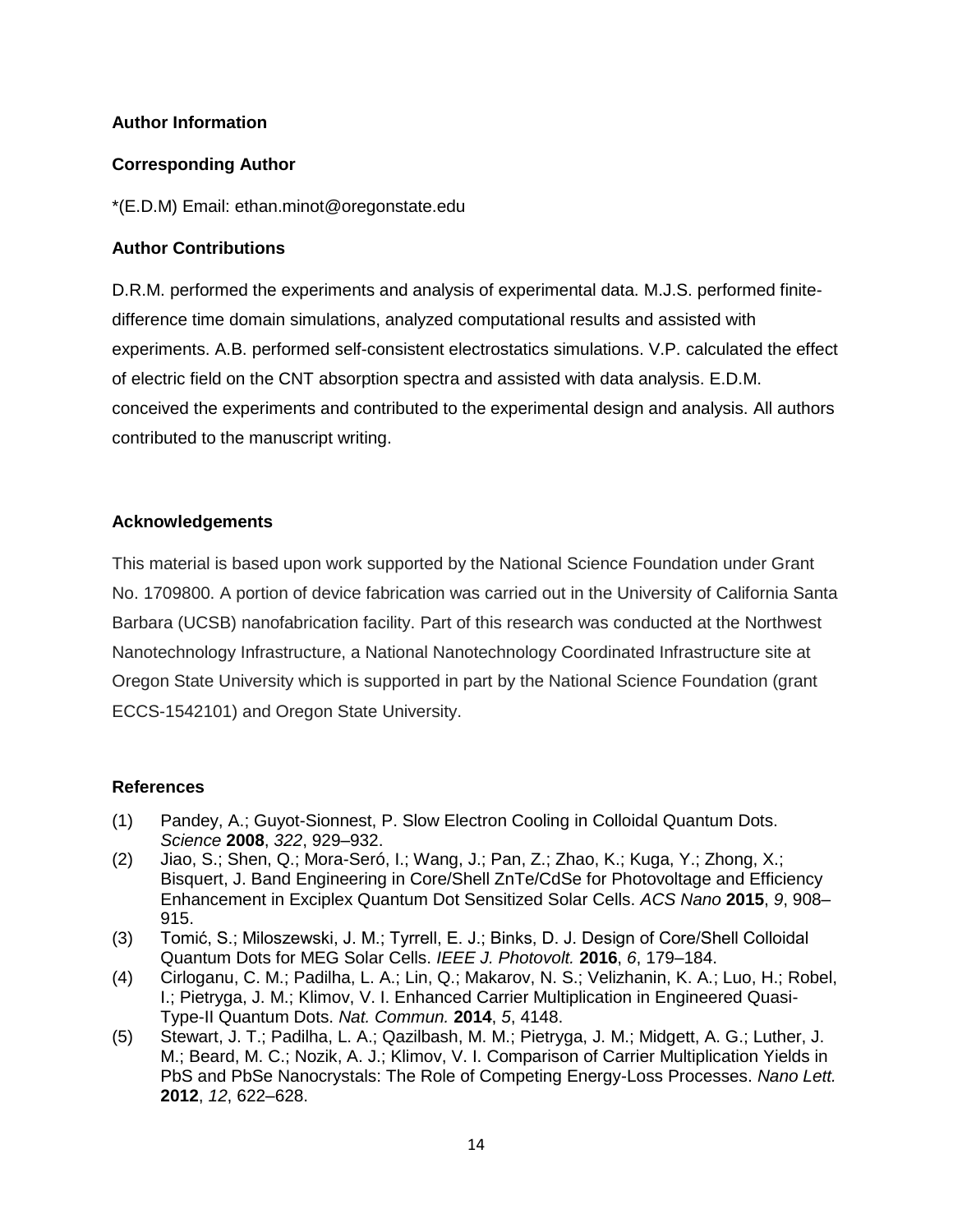- (6) Davis, N. J. L. K.; Böhm, M. L.; Tabachnyk, M.; Wisnivesky-Rocca-Rivarola, F.; Jellicoe, T. C.; Ducati, C.; Ehrler, B.; Greenham, N. C. Multiple-Exciton Generation in Lead Selenide Nanorod Solar Cells with External Quantum Efficiencies Exceeding 120%. *Nat. Commun.* **2015**, *6*, 8259.
- (7) Semonin, O. E.; Luther, J. M.; Choi, S.; Chen, H.-Y.; Gao, J.; Nozik, A. J.; Beard, M. C. Peak External Photocurrent Quantum Efficiency Exceeding 100% via MEG in a Quantum Dot Solar Cell. *Science* **2011**, *334*, 1530–1533.
- (8) Sambur, J. B.; Novet, T.; Parkinson, B. A. Multiple Exciton Collection in a Sensitized Photovoltaic System. *Science* **2010**, *330*, 63–66.
- (9) Gabor, N. M. Impact Excitation and Electron–Hole Multiplication in Graphene and Carbon Nanotubes. *Acc. Chem. Res.* **2013**, *46*, 1348–1357.
- (10) Chen, J.; Perebeinos, V.; Freitag, M.; Tsang, J.; Fu, Q.; Liu, J.; Avouris, P. Bright Infrared Emission from Electrically Induced Excitons in Carbon Nanotubes. *Science* **2005**, *310*, 1171–1174.
- (11) Perebeinos, V.; Avouris, P. Impact Excitation by Hot Carriers in Carbon Nanotubes. *Phys. Rev. B* **2006**, *74*, 121410.
- (12) Gabor, N. M.; Zhong, Z.; Bosnick, K.; Park, J.; McEuen, P. L. Extremely Efficient Multiple Electron-Hole Pair Generation in Carbon Nanotube Photodiodes. *Science* **2009**, *325*, 1367–1371.
- (13) Wang, S.; Khafizov, M.; Tu, X.; Zheng, M.; Krauss, T. D. Multiple Exciton Generation in Single-Walled Carbon Nanotubes. *Nano Lett.* **2010**, *10*, 2381–2386.
- (14) Barkelid, M.; Steele, G. A.; Zwiller, V. Probing Optical Transitions in Individual Carbon Nanotubes Using Polarized Photocurrent Spectroscopy. *Nano Lett.* **2012**, *12*, 5649–5653.
- (15) Malapanis, A.; Perebeinos, V.; Sinha, D. P.; Comfort, E.; Lee, J. U. Quantum Efficiency and Capture Cross Section of First and Second Excitonic Transitions of Single-Walled Carbon Nanotubes Measured through Photoconductivity. *Nano Lett.* **2013**, *13*, 3531– 3538.
- (16) Aspitarte, L.; McCulley, D. R.; Minot, E. D. Photocurrent Quantum Yield in Suspended Carbon Nanotube p–n Junctions. *Nano Lett.* **2016**, *16*, 5589–5593.
- (17) Wang, F.; Wang, S.; Yao, F.; Xu, H.; Wei, N.; Liu, K.; Peng, L.-M. High Conversion Efficiency Carbon Nanotube-Based Barrier-Free Bipolar-Diode Photodetector. *ACS Nano* **2016**, *10*, 9595–9601.
- (18) Kumamoto, Y.; Yoshida, M.; Ishii, A.; Yokoyama, A.; Shimada, T.; Kato, Y. K. Spontaneous Exciton Dissociation in Carbon Nanotubes. *Phys. Rev. Lett.* **2014**, *112*, 117401.
- (19) Perebeinos, V.; Avouris, P. Exciton Ionization, Franz−Keldysh, and Stark Effects in Carbon Nanotubes. *Nano Lett.* **2007**, *7*, 609–613.
- (20) Baer, R.; Rabani, E. Can Impact Excitation Explain Efficient Carrier Multiplication in Carbon Nanotube Photodiodes? *Nano Lett.* **2010**, *10*, 3277–3282.
- (21) Chang, S.-W.; Theiss, J.; Hazra, J.; Aykol, M.; Kapadia, R.; Cronin, S. B. Photocurrent Spectroscopy of Exciton and Free Particle Optical Transitions in Suspended Carbon Nanotube Pn-Junctions. *Appl. Phys. Lett.* **2015**, *107*, 053107.
- (22) Chang, S. W.; Bergemann, K.; Dhall, R.; Zimmerman, J.; Forrest, S.; Cronin, S. B. Nonideal Diode Behavior and Bandgap Renormalization in Carbon Nanotube P-n Junctions. *IEEE Trans. Nanotechnol.* **2014**, *13*, 41–45.
- (23) Ding, L.; Tselev, A.; Wang, J.; Yuan, D.; Chu, H.; McNicholas, T. P.; Li, Y.; Liu, J. Selective Growth of Well-Aligned Semiconducting Single-Walled Carbon Nanotubes. *Nano Lett.* **2009**, *9*, 800–805.
- (24) Aspitarte, L.; McCulley, D. R.; Minot, E. D. A Nanoscale Pn Junction in Series with Tunable Schottky Barriers. *J. Appl. Phys.* **2017**, *122*, 134304.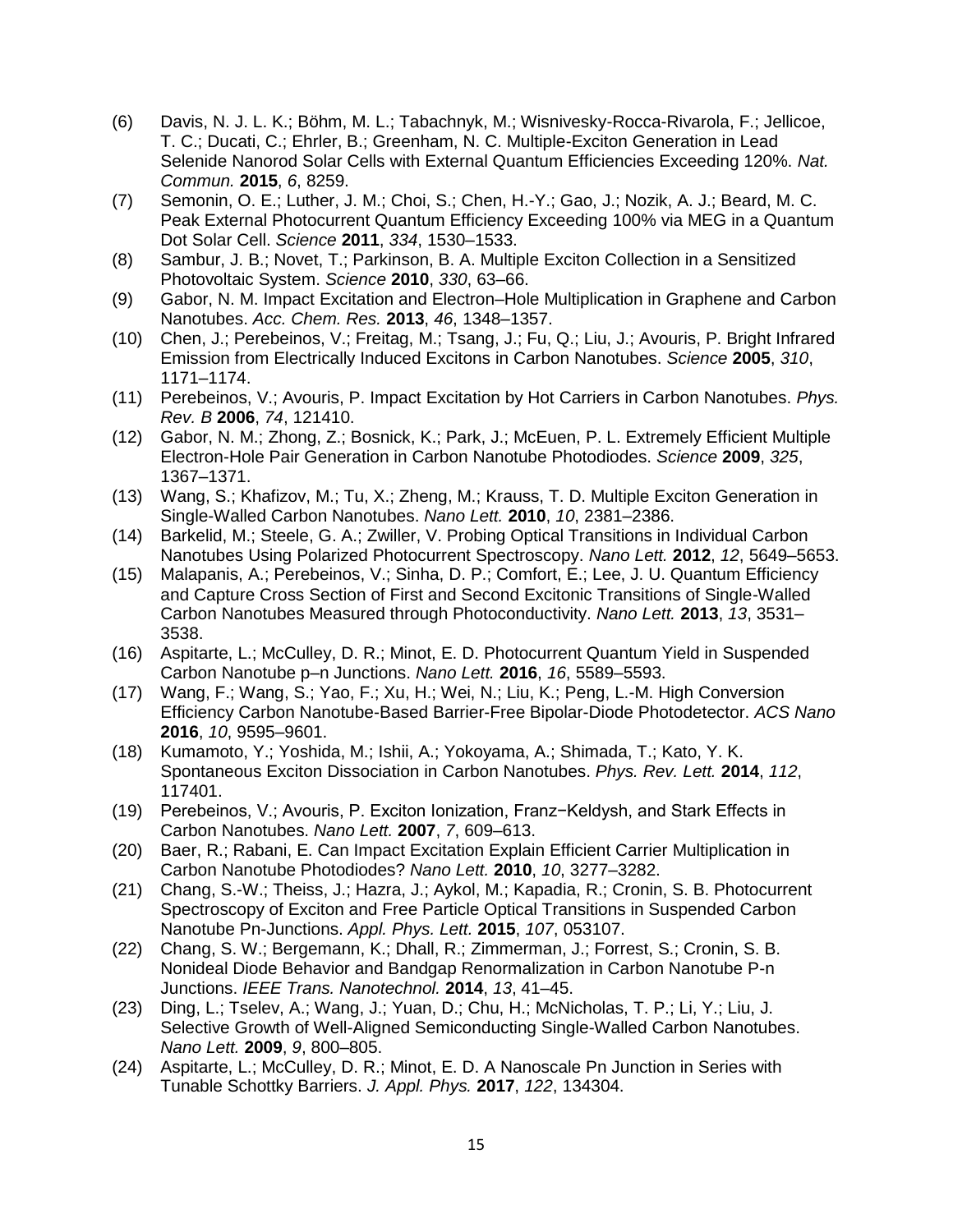- (25) Lee, J. U. Photovoltaic Effect in Ideal Carbon Nanotube Diodes. *Appl. Phys. Lett.* **2005**, *87*, 073101.
- (26) Perebeinos, V.; Avouris, P. Phonon and Electronic Nonradiative Decay Mechanisms of Excitons in Carbon Nanotubes. *Phys. Rev. Lett.* **2008**, *101*, 057401.
- (27) Yasukochi, S.; Murai, T.; Moritsubo, S.; Shimada, T.; Chiashi, S.; Maruyama, S.; Kato, Y. K. Gate-Induced Blueshift and Quenching of Photoluminescence in Suspended Single-Walled Carbon Nanotubes. *Phys. Rev. B* **2011**, *84*, 121409.
- (28) DeBorde, T.; Kevek, J. W.; Sharf, T.; Wardini, J. L.; Minot, E. D. A Spectrally-Tunable Photocurrent Microscope for Characterizing Nanoelectronic Devices. *Proc. IEEE Conf. Nanotechnol.* **2011**, 382−386.
- (29) Wang, F.; Dukovic, G.; Brus, L. E.; Heinz, T. F. The Optical Resonances in Carbon Nanotubes Arise from Excitons. *Science* **2005**, *308*, 838–841.
- (30) Liu, K.; Deslippe, J.; Xiao, F.; Capaz, R. B.; Hong, X.; Aloni, S.; Zettl, A.; Wang, W.; Bai, X.; Louie, S. G.; et al. An Atlas of Carbon Nanotube Optical Transitions. *Nat. Nanotechnol.* **2012**, *7*, 325–329.
- (31) DeBorde, T.; Aspitarte, L.; Sharf, T.; Kevek, J. W.; Minot, E. D. Determining the Chiral Index of Semiconducting Carbon Nanotubes Using Photoconductivity Resonances. *J. Phys. Chem. C* **2014**, *118*, 9946–9950.
- (32) Minot, E. D.; Yaish, Y.; Sazonova, V.; Park, J.-Y.; Brink, M.; McEuen, P. L. Tuning Carbon Nanotube Band Gaps with Strain. *Phys. Rev. Lett.* **2003**, *90*, 156401.
- (33) Huang, M.; Wu, Y.; Chandra, B.; Yan, H.; Shan, Y.; Heinz, T. F.; Hone, J. Direct Measurement of Strain-Induced Changes in the Band Structure of Carbon Nanotubes. *Phys. Rev. Lett.* **2008**, *100*, 136803.
- (34) He, X.; Htoon, H.; Doorn, S. K.; Pernice, W. H. P.; Pyatkov, F.; Krupke, R.; Jeantet, A.; Chassagneux, Y.; Voisin, C. Carbon Nanotubes as Emerging Quantum-Light Sources. *Nat. Mater.* **2018**, *17*, 663.
- (35) Liu, K.; Hong, X.; Choi, S.; Jin, C.; Capaz, R. B.; Kim, J.; Wang, W.; Bai, X.; Louie, S. G.; Wang, E.; et al. Systematic Determination of Absolute Absorption Cross-Section of Individual Carbon Nanotubes. *PNAS* **2014**, *111*, 7564–7569.
- (36) Hertel, T.; Perebeinos, V.; Crochet, J.; Arnold, K.; Kappes, M.; Avouris, P. Intersubband Decay of 1-D Exciton Resonances in Carbon Nanotubes. *Nano Lett.* **2008**, *8*, 87–91.
- (37) Steiner, M.; Freitag, M.; Perebeinos, V.; Tsang, J. C.; Small, J. P.; Kinoshita, M.; Yuan, D.; Liu, J.; Avouris, P. Phonon Populations and Electrical Power Dissipation in Carbon Nanotube Transistors. *Nat. Nanotechnol.* **2009**, *4*, 320–324.
- (38) Hofmann, M. S.; Glückert, J. T.; Noé, J.; Bourjau, C.; Dehmel, R.; Högele, A. Bright, Long-Lived and Coherent Excitons in Carbon Nanotube Quantum Dots. *Nat. Nanotechnol.* **2013**, *8*, 502–505.
- (39) Sarpkaya, I.; Zhang, Z.; Walden-Newman, W.; Wang, X.; Hone, J.; Wong, C. W.; Strauf, S. Prolonged Spontaneous Emission and Dephasing of Localized Excitons in Air-Bridged Carbon Nanotubes. *Nat. Commun.* **2013**, *4*, 2152.
- (40) Ishii, A.; Yoshida, M.; Kato, Y. K. Exciton Diffusion, End Quenching, and Exciton-Exciton Annihilation in Individual Air-Suspended Carbon Nanotubes. *Phys. Rev. B* **2015**, *91*, 125427.
- (41) Hertel, T.; Himmelein, S.; Ackermann, T.; Stich, D.; Crochet, J. Diffusion Limited Photoluminescence Quantum Yields in 1-D Semiconductors: Single-Wall Carbon Nanotubes. *ACS Nano* **2010**, *4*, 7161–7168.
- (42) Mohite, A. D.; Gopinath, P.; Shah, H. M.; Alphenaar, B. W. Exciton Dissociation and Stark Effect in the Carbon Nanotube Photocurrent Spectrum. *Nano Lett.* **2008**, *8*, 142–146.